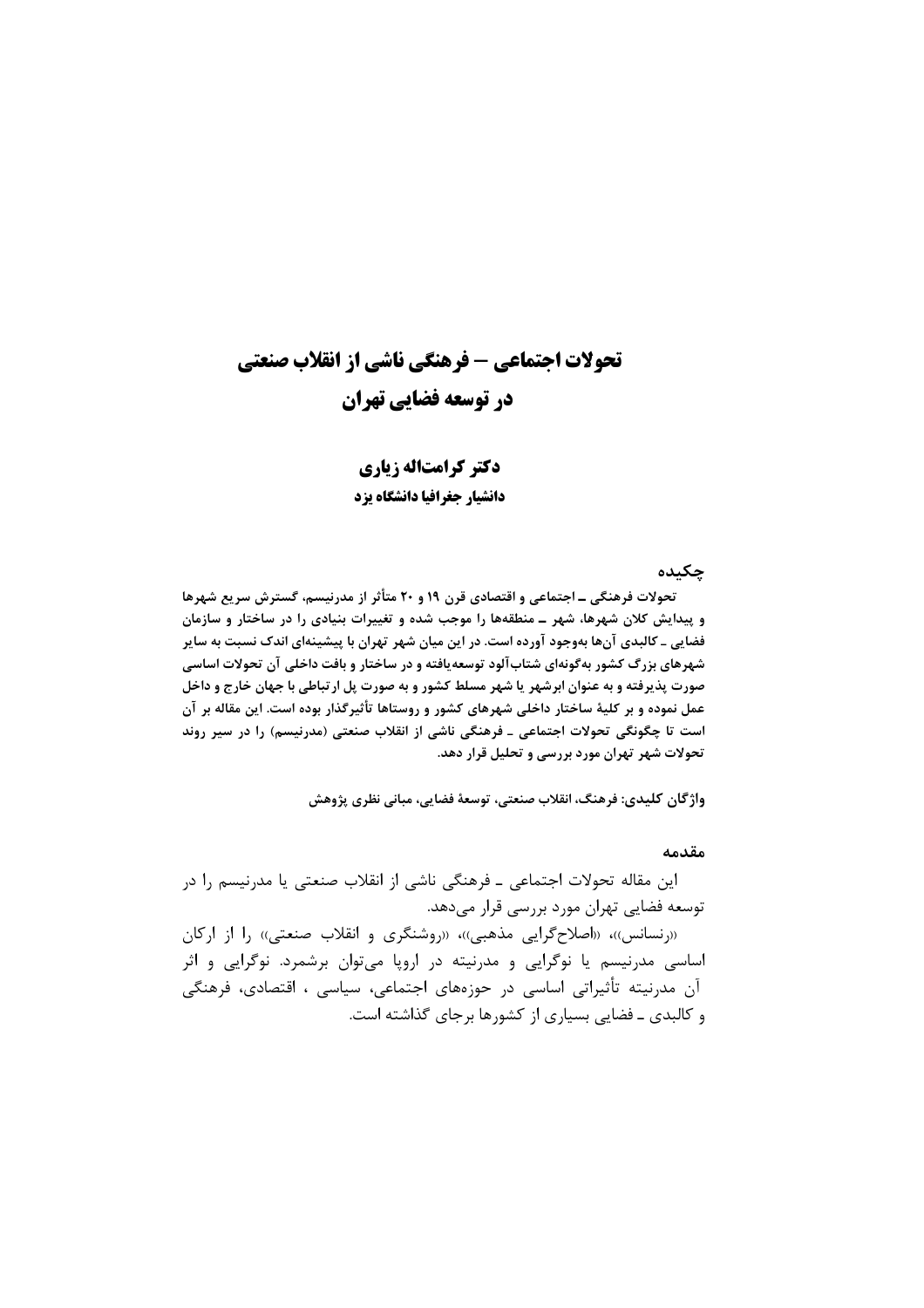در ایران رویارویی با اندیشهها و فنون جدید از اواسط قرن ۱۳ (۱۹میلادی) به این سو آغاز گردید. اشاعهٔ مدرنیسم اروپایی با ثمرهٔ آن، شبه مدرنیسم در ایران توسط دولت و نهادهای غیردولتی در امور علمی «کلگرا)» و در امور اجتماعی و فضایی «همگون گرا» بوده و جایگاه خرده مدلهای نوگرایی در جامعه شهری بویژه تهران بوده است.

در دورۂ قاجار با تلفیق مفاهیم کهن و نو در تفکر هنری، نوعی اندیشهٔ التقاطی در ساخت شهر تهران به وجود میآید و به نوعی تأثیرپذیری از نوگرایی اروپا آغاز میشود. در دورهٔ پهلوی نوگرایی از سوی سرمایهگذارهای خارجی و عاملان بومی آن طلب میگردد و عملکردهای جدیدی در هستهٔ کهن تهران جای میگیرد. کمکم ساختمانهای قدیمی از میان برداشته می شود و تهران ورای بافت قدیمی و باروهای قدیمی توسعه می یابد و مجموعههای مسکونی اطراف شهر ایجاد می شود و این شهر در اواخر این دوره و دوره بیست سالهٔ اخیر به منطقهٔ شهری گسترده و بهعنوان شهر مسلط با بهرهگیری از اندیشه نوگرایی تبدیل میگردد.

## مباني نظري پژوهش

چهار رخداد شامل رنسانس، اصلاح گرایی مذهبی، روشنگری و انقلاب صنعتی، ارکان اساسی مدرنیسم یا نوگرایی و مدرنیته را در اروپا آفریدند. معمولاً آغاز رنسانس به معنی تجدید حیات علمی ــ فرهنگی، به قرن ۱۴ و شهر فلورانس ایتالیا بازمی گردد که در آنجا عقاید و افکار اومانیستی در حال ظهور بود. قرن ۱۴ تا اواخر قرن ۱۵ به رنسانس اوليه يا آغازين و يايان قرن ١۵ به بعد به رنسانس عالى يا پيشرفته موسوم است. طی این دوره شهرهای و نیز و رم یا به پای فلورانس در شکوفایی و رونق هنر، ادبیات، فرهنگ و تکامل اندیشههای اجتماعی گام برمیدارند. اندیشهٔ رنسانس از قرن ۱۶ به بعد به مدت یکصد سال در اروپا جایگاه خاصی یافت. البته پیدایش جنبش دائرهٔالمعارف و ارجاعات و اشارات به رنسانس هنرهای زیبا و ادبی، تأثیر عمیقی در تاریخ و ادبیات و هنر بر جای گذاشت. دومین جنبش تأثیرگذار در اروپا «اصلاح مذهبي)) ٰ بود که در قرن ۱۶ به منظور اعمال اصلاحاتی در نظریات و عقاید دینی کلیسای کاتولیک آغاز شد و تأثیرات عمیقی در حوزههای سیاسی، اجتماعی و اقتصادی غرب گذاشت.

1 Reformism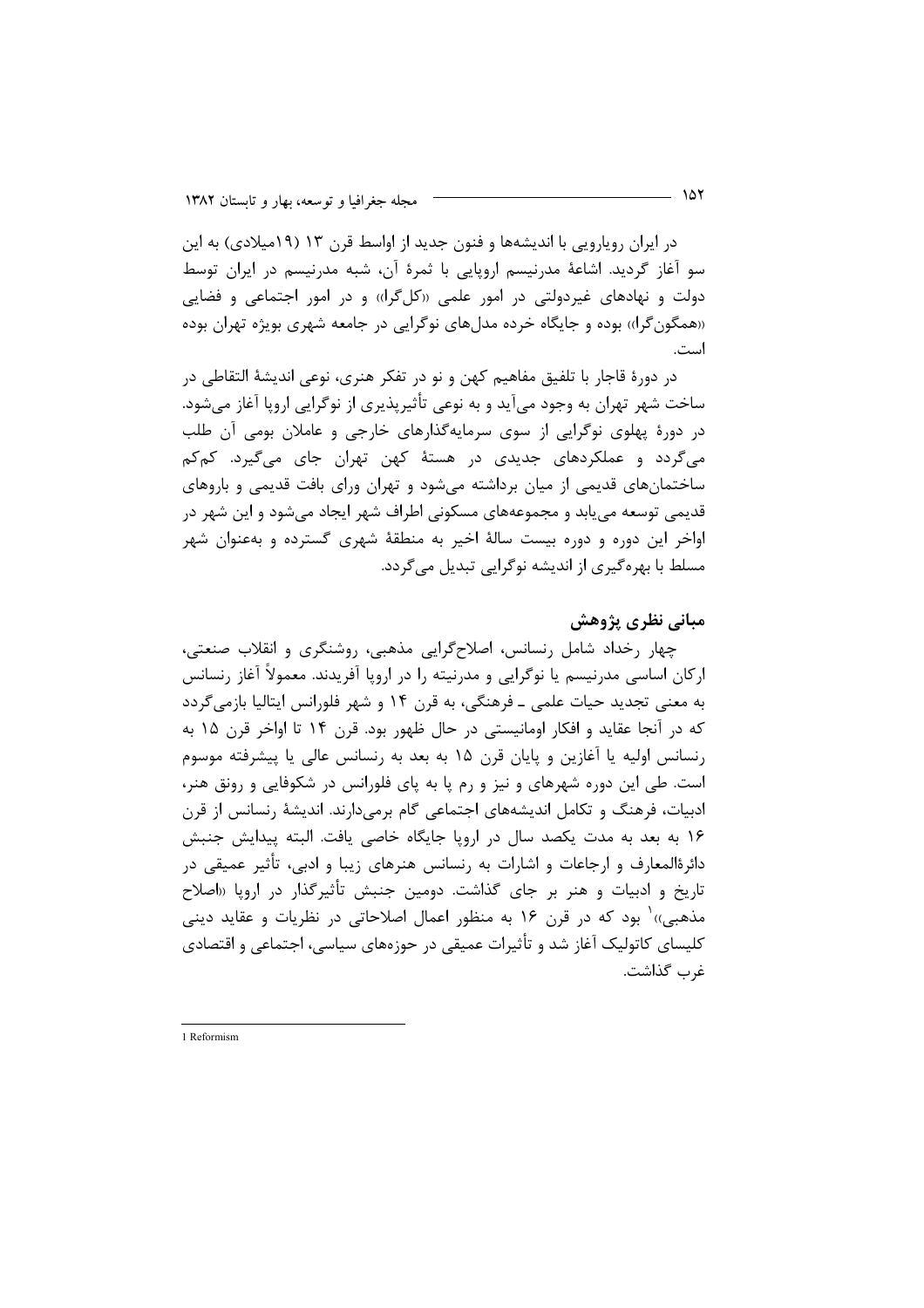سومين پديده، اصل روشنگري يا جنبش فكري و نهضت فرهنگي، اجتماعي و سیاسی است که ایمان به عقل را به عنوان بستر مناسب آزادی اندیشه و نقد و کلید اصلی دانش، شناخت و پیشرفت بشری میداند *(نوذری، ۱۳۷۹).* 

چهارمین رکن مدرنیته، انقلاب صنعتی است که در نیمهٔ دوم قرن ۱۸ تا نیمهٔ اول قرن ۱۹ امتداد می یابد. چارچوب این رخداد به کل تغییرات و تحولات اقتصادی مربوط می شود. ظهور شیوهها و ابزار مدرن و رشد تکنولوژی، تولید انبوه کالا و فضاهای کالبدی را فراهم میسازد و موجب گذر از جامعهٔ ثابت کشاورزی و تجارت به جامعهٔ صنعتي مد<sub>لان</sub> مي گردد (رو*گر، ۱۹۸۳: ۲۲۲).* 

در این فرآیند مدرنیسم و اثر آن مدرنیته، تأثیراتی بنیادی در حوزههای اجتماعی، سیاسی، اقتصادی، فرهنگی و کالبدی ـ فضایی بهشرح زیر در جهان داشته است:

١- در حوزهٔ اجتماعی: تحولات اجتماعی که از قرن ١٨ شروع شد، در قرن ١٩ گسترش یافت و در قرن ۲۰ پس از جنگ به اوج خود رسید. حوزههای فرعی دربعد اجتماعي شامل حوزة طبقه، حوزة جنسيت و حوزة نژاد ايجاد شد.

۲- در حوزهٔ سیاست: پیدایشِ نظامهای سیاسی جدید، فروپاشی نظامهای استبدادی کهن، ایجاد نظامهای جمهوری، پیدایش دموکراسی و دولت در جوامع سرمایهداری، تحول درعرصهٔ نظامهای قدرت، تحول در فرهنگ سیاسی، ظهور جنبشهای سیاسی ـ اجتماعی، تغییر نگرش در صحنههای سیاسی.

۳- در حوزهٔ اقتصاد: تغییر در زیرساختهای اقتصادی، روابط اقتصادی میان شهروندان، پیدایش نظامهای اقتصادی، ظهور دولت رفاه، ظهور کارتلها و تراستها و شرکتهای چندملیتی، فوردیسم یا عصر صنایع نوین، تقسیمکار، تغییر الگوی شغلی و الگوي مصر ف.

۴- حوزهٔ فرهنگی: تحول در نظامهای فرهنگی، پیدایش فمینیسم، تحول فرهنگ تجسمي، امنيت فردي و اجتماعي، تحول در آموزش و پرورش، تحول علمي، تحول در مذهب، تحول در ايدئولوژي، تحول رسانهاي و ارتباطات الكترونيكي، تحول ماهوارەاي و عصر اطلاعات و...

۵- حوزهٔ فضایی ـ کالبدی: ایجاد مگالوپلیسها، تحول در نظام و شبکهٔ شهری ، از بین رفتن فاصلهٔ زمانی ـ مکانی، تغییر در الگوی سکونتگاهها، تغییر در مسکن، ایجاد بزرگراهها و شبکههای هوایی ـ زمینی و پیدایش شهرهای الکترونیکی، تغییر الگوی زيست و…

 $10<sup>4</sup>$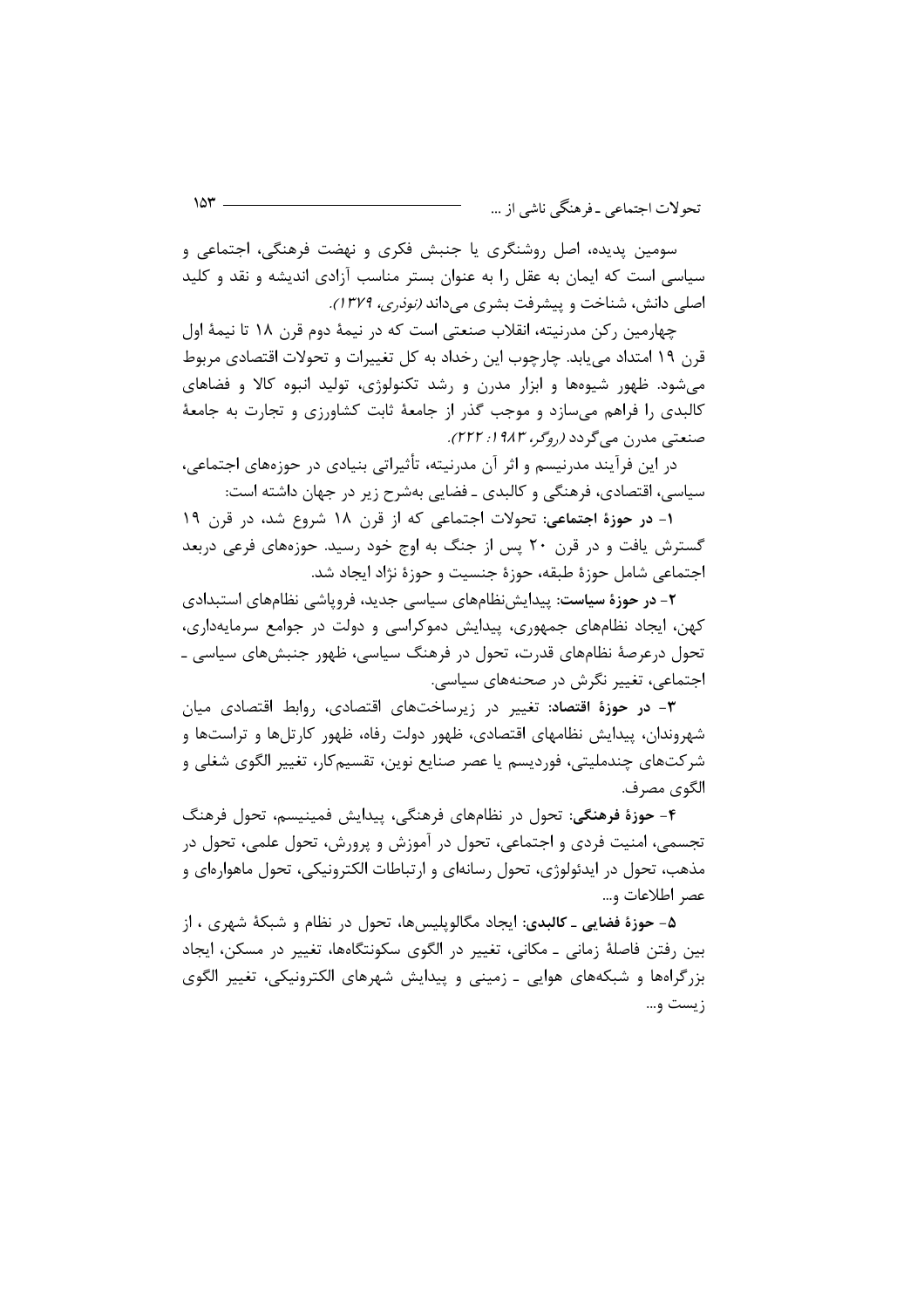رویارویی ایران با کشورها و اندیشهها و فنون جدید اروپایی، از اواسط قرن ۱۳ (۱۹ میلادی) به این سو، آغاز شده است که پیامدهای اقتصادی، اجتماعی، فرهنگی و كالبدى ـ فضايى مهمى داشته است.

یک جنبه از مدرنیسم اروپایی، کاربرد نیندیشیده و غیرانتقادی نظریهها، روشها، تکنیکها و آرمانهای برگرفته از تجربه کشورهای پیشرفته است که اندیشمندان، سیاستمداران، روزنامهنگاران و سایر متفکران بهکار میبندند. شبه مدرنیسم، ثمرهٔ مدرنیسم اروپایی یا مدرنیسم جهان سومی است *(کاتوزیان، ۱۳۶۸: ۱۴۲).* که در ایران نگرشها و برخوردهای متفاوتی را برانگیخت.

در اشاعهٔ شبه مدرنیسم در ایران، دولت و نهادهای دولتی و شماری از روزنامەنگاران، نويسندگان، شاعران، نمايشنامەنويسان، روشنفكران، معماران، شهرسازان و اهل علم، سهم بسزایی داشتند. گرچه دورهٔ رضاخان را بسیاری از نظریهپردازان سرآغاز غلبهٔ شبه مدرنیسم یا نوگرایی نامیدهاند، ولی تأثیرپذیری ایران از مدرنیسم با سفرهای ناصرالدین شاه (و حتی فتحعلیشاه) به اروپا آغاز شد و در دورهٔ رضاشاه گسترده گشت.

مدرنیستهای اروپایی و مقلدان سطحی آنها در ایران، در مورد امور علمی «کل گرا» و در مورد امور اجتماعی «همگون گرا» بودهاند. شبه مدرنیسم در ایران کوشش نمود تا خرده مدلهای نمایشی را که نشاندهندهٔ همگونی جوامع ایرانی با جوامع اروپایی باشد خلق کند.

در این فرآیند جایگاه نوگرایی یا شبهمدرنیسم، جامعهٔ شهری است و نتیجهٔ آن ایجاد کارخانجات صنعتی برای مصارف داخلی، تحول در بافت شهرها، ایجاد خیابانها، تحول در نوع و نحوهٔ ساختمانها از یکسو و ایجاد مؤسسات اداری (ثبت، شهرداری، نظمیه) تحول در ایجاد ارتش جدید، خدمات آموزشی، صنایع و توسعه سریع فضایے ۔ کالبدی شھرھاست.

## روش پژوهش

با توجه به این که پیشفرض پژوهش که عبارتست از: تحولات اجتماعی و فرهنگی ناشی از انقلاب صنعتی (مدرنیسم) در توسعهٔ فضایی تهران تأثیر اساسی داشته است، رويكرد حاكم بر روش تحقيق «توصيفي تحليلي»است. ابتدا با بررسي منابع، مبادرت به تدوین مبانی نظری پژوهش گردیده آنگاه با رجوع به متون و اطلاعات آماری، چگونگی توسعهٔ فضایی تهران، ناشی از رخداد نوگرایی یا مدرنیسم مورد بررسی قرار میگیرد.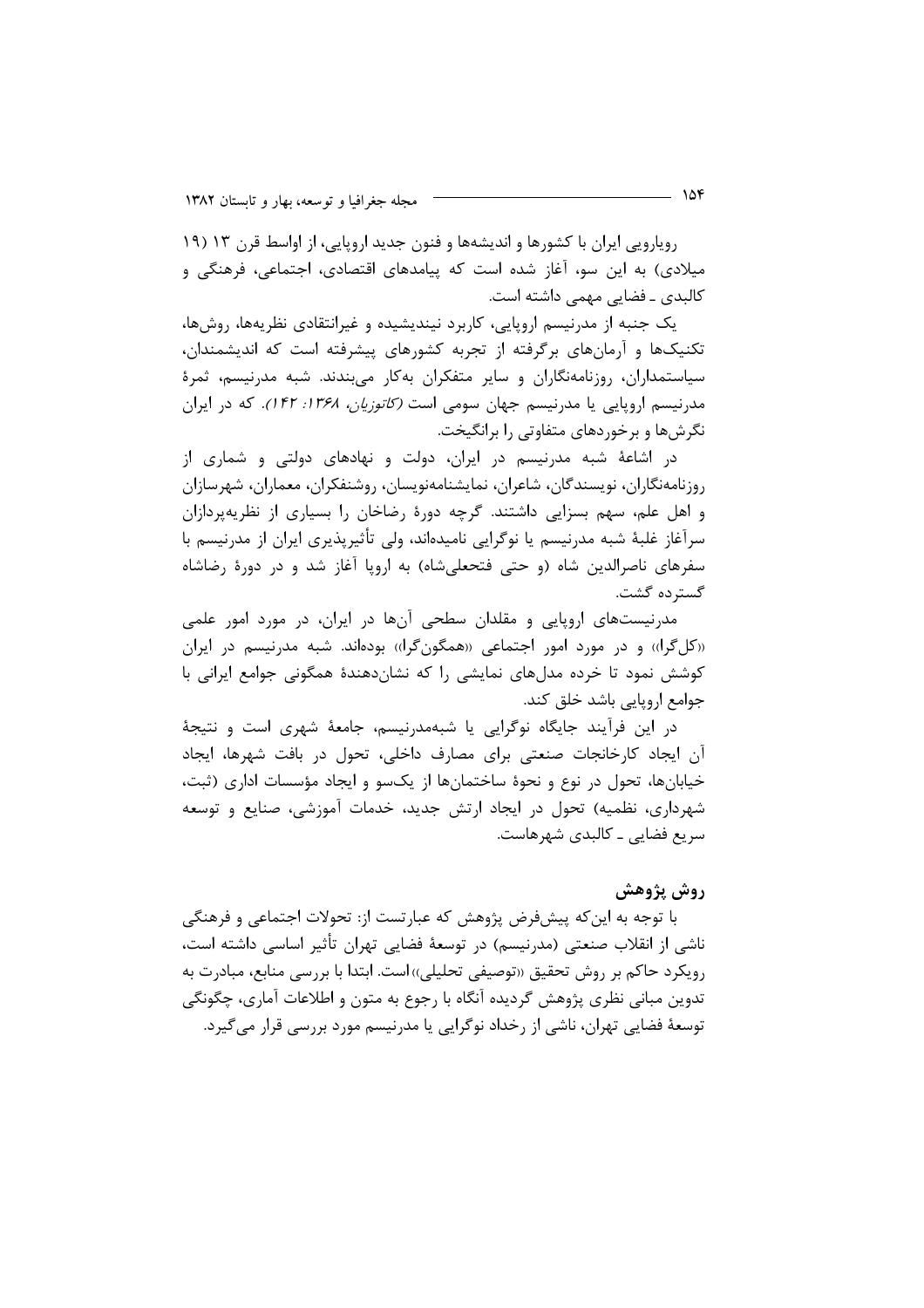سير تحول توسعهٔ فضایی تهران

اولین دورهٔ توسعهٔ فضایی تهران با از بین رفتن نقش اقتصادی، سیاسی شهر ری و انتقال این نقش به تهران آغاز میشود. تهران در این برهه، از شهرهای مشهد و قزوین کماهمیتتر بوده است. بازار دارای رونق بود و محلات شهری در جوار آن شکل میگرفتند. شاه طهماسب که مقرش در قزوین بود بهدلایل عقیدتی (وجود مقبرهٔ جدش در حضرت عبدالعظیم) و سیاسی؛ به احداث و ایجاد برج، بارو، حصار، باغ شهر، مسجد، بازار و دارالحکومه در تهران پرداخت. در این دوره نگاه به جهان خارج وجود داشته و خارجیان و فرستادگانی از تهران بازدید نمودند. در این دوره عوامل تأثیرگذار در توسعهٔ فضایی تهران را نقش تجاری، جغرافیایی، مازاد ناشی از کشاورزی، استراتژیک و نظامی می توان برشمرد. دومین دورهٔ توسعهٔ فضایی تهران، مصادف با گزینش به پایتختی تا زمان رضاخان است. گرچه نقش عمدهٔ تهران در این دوره سیاسی است ولی از نظر اقتصادی و تجاری نیز حایز اهمیت بوده است. در این دوره، ایران تحت نفوذ تمدن غرب و سرمایهداری جهانی قرار گرفت. ادارات، سفارتخانهها، دیوانخانهها، محلات اروپایینشین و شخصیتهای سیاسی توسعه یافتند.

شروع تحولات برونزا ناشی از هجوم سرمایهداری به ایران را باید در دوران حكومت ناصرالدين شاه قاجار دانست اما به دليل تأثير همهجانبهٔ خردهساخت سياسي بر پیدایش، تداوم و گسترش شهرها، زمینهٔ تمرکز شهری در ایران از آغاز وجود داشته است (نمونه رشد و گسترش شهرهای پایتختی در دورههای مختلف). در این تمرکز در قبل و بعد از توسعه برونزا تفاوت بنیادین وجود دارد. با آغاز پایتختی تهران از سوی آقامحمدخان، بر اساس ملاحظات سیاسی ـ نظامی، این شهر به مرکز مهم اداری ـ نظامی و سیاسی تبدیل گشت و تمرکز و مرکزیت تجاری و بازار مصرف درآن پدید آمد. در این مرحله به علت توسعه برونزا و میل به تمرکز سرمایهداری و کسب سود، صنایع نویا در تهران پایهگذاری شد. جمعیت تهران در سالهای۱۲۶۲ هـ ش(۱۸۸۳ م)، ۱۲۷۰ هـ ش (۱۸۹۱م) و ۱۳۰۱ هـ ش(۱۹۲۲ م) بترتیب: ۱۰۶۴۷۲ نفر، ۱۶۰۰۰۰ نفر و ۲۱۰۰۰۰ نفر بوده است.

سومین دورهٔ توسعهٔ فضایی تهران از زمان رضاخان (۱۳۱۰ هــ ش، ۱۹۲۱م) آغاز می شود. از این دوره به بعد، عناصر شهری در نظام سیاسی و اقتصادی کشور قدرت زیادی پیدا کرد و تهران به عنوان مرکز سیاسی کشور در رأس هرم قرار گرفت. در این دوره نظریهٔ دگرگونِسازی و نوسازی با توجه به اندیشهٔ نوگرایی با از دست دادن معنای تاریخی شهر به مفهوم اروپایی آن به کار گرفته میشود. در این نظریه شهر با تکیه بر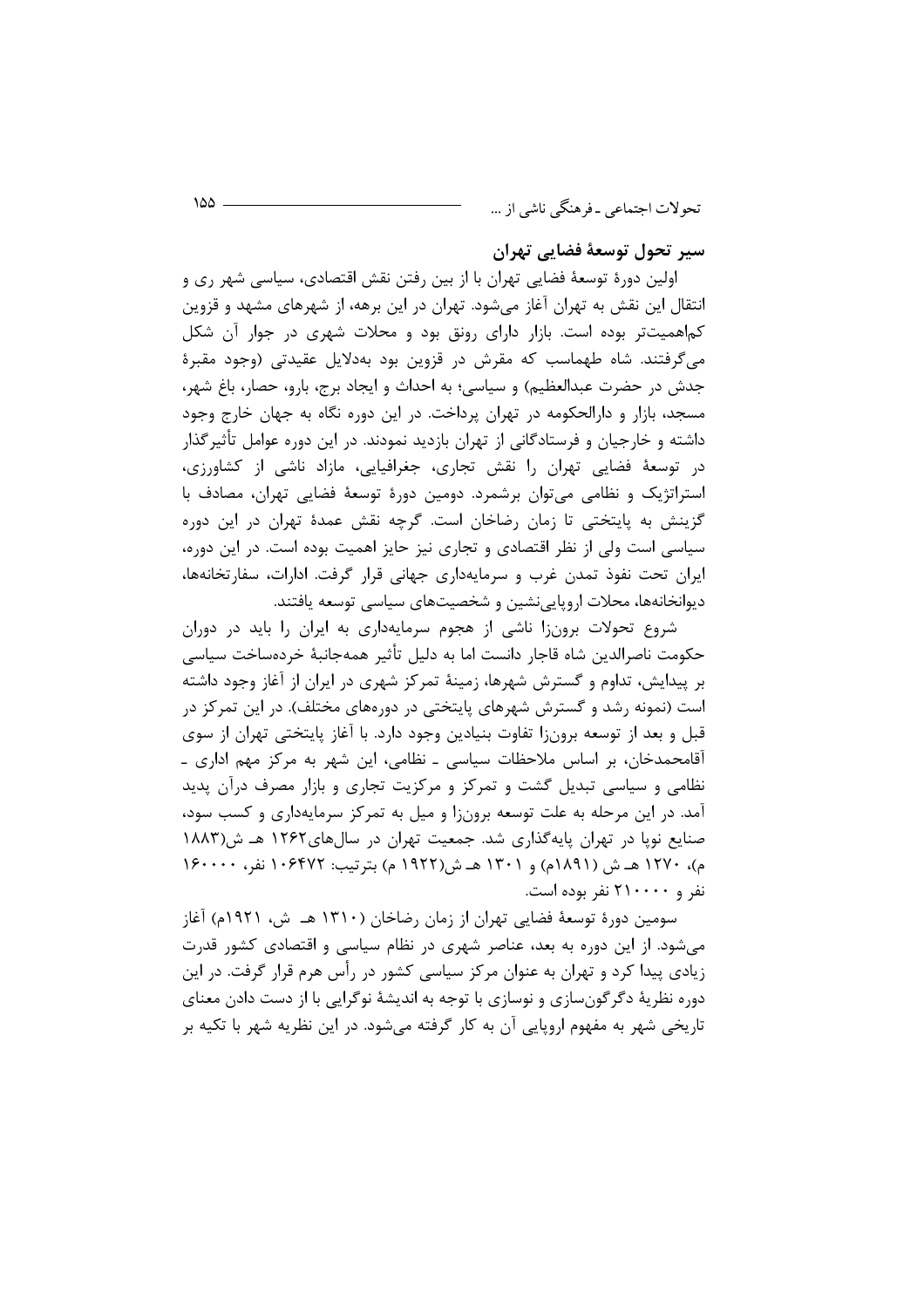فرآيند انقلاب صنعتي مفهوم «كارايي و بازدهي» دچار تحول مي شود. اين مفاهيم تحت عنوان نوگرایی یا شبه مدرنیسم از سوی سرمایهگذاریهای خارجی و عاملان بومی آن طلب می شود. در تهران مجموعهای از تصمیمات در خیابان «چلیپایی» برای حل قضیهٔ گردش کالا و چرخش سرمایه عملی میگردد.

در این زمینه وضع و اجرای مجموعهٔ قوانین مشتمل بر قانون بلدیه (۱۳۰۹ هـ ش، ۱۹۳۰م) قانون توسعه معابر (۱۳۱۲ هـ . ش، ۱۹۳۳ م) اجرای نقشه خیابانهای بوذرجمهری و خیام، تخریب دیوارهای تهران قدیم و جانشین آن خیابان کمربندی، ایجاد خیابانهای انقلاب در شمال، ۱۷ شهریور (شهناز) در شرق، شوش در جنوب، کارگر در غرب حاصل کار است. در سال ۱۳۱۲ مساحت تهران به ۴۶ کیلومتر مربع مبي, سد (عابدين درگوش، ۱۳۶۶: ۴۵).

در سال ۱۳۱۶، مطابق نظریهٔمدرنیستها و تحت نظر مستشاران خارجی طرح جدید تهران تهیه گردید. در این طرح بافت شطرنجی و جدایی عملکردهای شهری بنا بر یک منطقهبندی خشک طراحی شد. مطابق این نظریه عملکردهای جدید در هستهٔ کهن شهر جای گرفت و برروی خرابههای ساختمانهای قدیمی (ارگ) و… ساختمانهای دادگستری و دارایی بهسبک جدید ساخته شد. در این ایام ساختمانهای اداری جدید شامل موزهٔ ایران باستان، وزارت خارجه، شهربانی، ثبت، وزارت جنگ و یست بهوجود آمدند. در حقیقت سبکهای تهران را در دورهٔ رضاشاه به شرح زیر مے توان عنوان نمود:

۱ـ مجد و عظمتایران گذشته (ساختمانهای بانک ملی، ایران باستان، شهربانی و…) ۲ـ سبک آلمانی (مدرنیسم) (شامل ساختمانهای دارایی، دادگستری، راهآهن و دانشگاه تهران)

۳ـ سبک دوران باروک (خیابان جمهوریاسلامی، چهارراه اسلامبول و مجدالدوله) در مجموع، سه یا چهار سبک ملی، کلاسیک و مدرن را به عنوان گوشهای تأثیرگذار در تهران میتوان برشمرد.

چهارمین دورهٔ توسعهٔ فضایی تهران در دورهٔ محمدرضا پهلوی آغاز گردید. مدرنیسم (۳۲-۱۳۲۰ هـ ش، ۱۹۵۳- ۱۹۴۱ م) توسط دانش[موختگان مدارس اروپایی به عنوان الگوی نوین توسعهٔ فضایی، در مجموعههای مسکونی تهران،ارس، نازیآباد، یوسفآباد، نارمک و منظریه مورد استفاده قرار گرفت. همزمان در این دوره با تولد اولین برنامهٔ هفتساله کشور (۳۴–۱۳۲۷) که اتکاء بر توسعه برون;ا داشت، پایتخت را به قطب اصلی فعالیتهای دولت و مؤسسات خصوصی متمرکز بدل نمود. متعاقب این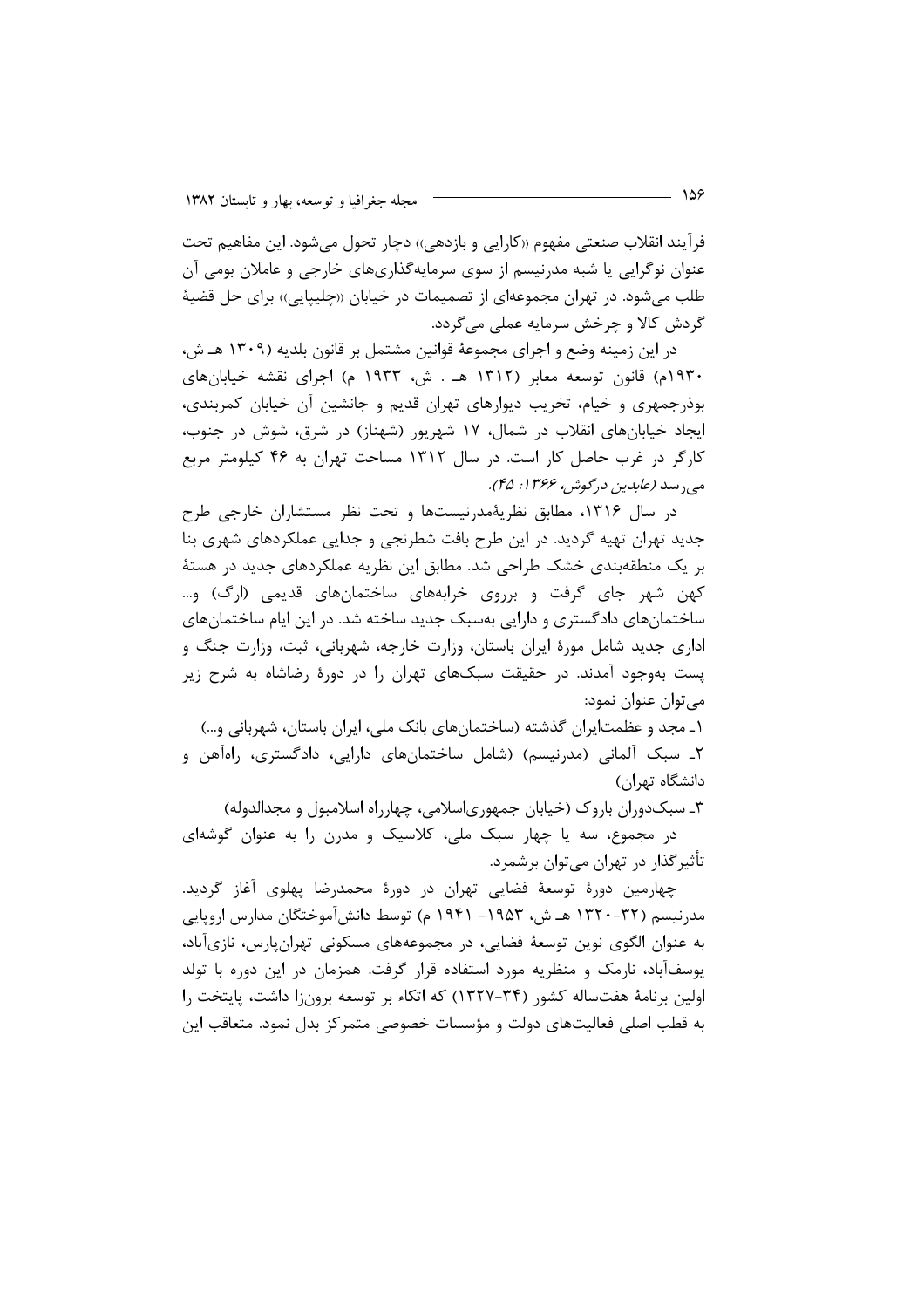برنامه، لايحهٔ قانوني اراضي در سال (۱۳۳۱ هـ ش،۱۹۵۲ميلادي)، توسعهٔ فضايي تهران را سرعت بخشید. در فاصلهٔ ۳۲-۱۳۲۰ هـ ش گرچه الگوی مدرنیسم، دگرگون سازی و نوسازی در تهران بهکار گرفته شد، اما تهران هیچ گاه به یک مجموعه تولیدی تبدیل نشد. در مجموع مداخله در تهران از ۱۳۳۰ تا ۱۳۳۲ هـ . ش ناشی از یک خواست توسعهٔ اقتصادی ـ اجتماعی به معنای خاص کلمه نبود، بلکه بیشتر متأثر از بازتاب جهانی و دخالت سیاسی صورت پذیرفت. در سال ۱۳۲۰ و ۱۳۲۵ و ۱۳۲۹ هـ ش جمعیت شهر تهران به ۷۰۰ هزار نفر و ۸۸۰ هزار نفر و ۹۸۹ هزار نفر بالغ گرديد (حبيبي، ١٣٧۵: ١۶٠-١۶٠).

یس از سال ۱۳۳۲تهران بشدت توسعه یافت؛ در سال ۱۳۴۴ طرح جامع تهران مطرح و در ۱۳۴۴/۹/۱۴ به تصویب رسید.

طی سال های (۵۷–۱۳۳۲ هـ ش، ۱۹۷۸–۱۹۵۳ م) ، تدوین و اجرای برنامههای عمرانی،دوم (۴۱–۱۳۳۴ هـ ش، ۱۹۶۲–۱۹۵۵ م) سوم (۴۶–۱۳۱۴ هـ ش، ۱۹۶۷– ١٩۶٢ م)، چهارم(۵۱-۱۳۴۶هـ ش، ۱۹۷۲-۱۹۶۷م). ينجم (۵۶-۱۳۵۱ هـ ش، ۱۹۷۷–۱۹۷۲م)، اصلاح قوانین توسعه معابر و زمینهای گودهای جنوب تهران (۱۳۴۲هـ ش، ۱۹۶۳ م) قانون تملک آپارتمانِنشینی (۱۳۴۳ هـ ش، ۱۹۶۵ م)، تأسیس وزارت مسکن و آبادانی (۱۳۴۲ هـ ش،۱۹۶۳م)، ایجاد شورای عالی معماری و شهرسازی کشور (۱۳۵۳هـ ش، ۱۹۷۴ م)، تغییر نام وزارت آبادانی مسکن به مسکن و شهرسازی (۱۳۵۳ هـ . ش، ۱۹۷۴ م)، اجرای اصلاحات اراضی، توسعه صنایع مونتاژ، استفاده ار منابع حاصل از درآمد نفت در سرمایهگذاریهای زیرساختی و خدمات، بورس بازی زمین، رانتهای سیاسی ـ اقتصادی، وامهای خارجی، ایجاد زیرساختها، تمرکز اداری ــ سیاسی و فرآیند حاکم بر برنامه یزی کشور کاهش ضریب اشتغال در بخش کشاورزی، افزایش سهم خدمات و صنعت در کل ساختار اشتغال، کاهش مازاد اقتصاد روستایی و جایگزینی نفت، مهاجرت پلهای و خالی شدن حاشیهٔ کشور و تمرکز امور در مرکز، تهران را به شهر بزرگی مبدل ساخت. با تثبیت موقعیت سیاسی کشور بعد از سال ۱۳۳۲ و تحکیم موقعیت تهران به عنوان بزرگترین مادر شهر کشور و کانون تمرکز سرمایه و سرمایهگذاری دولتی و خصوصی در فاصله ۴۵-۱۳۳۵ سه شهر شهریار، پیشوا و اشتهارد به منظومهٔ شهرهای تهران پیوست. در بین دورهٔ ۵۵-۱۳۴۵، هفت شهر قرچک، اسلامشهر، نظرآباد، هشتگرد، دماوند و رباط کریم و رودهن در منظومهٔ شهری تهران هویت می،یابند (جدول ۲). ولی رشد شتابان اسلام شهر نتیجهٔ تحولات بعد از انقلاب اسلامی است.

 $1\Delta V$   $-$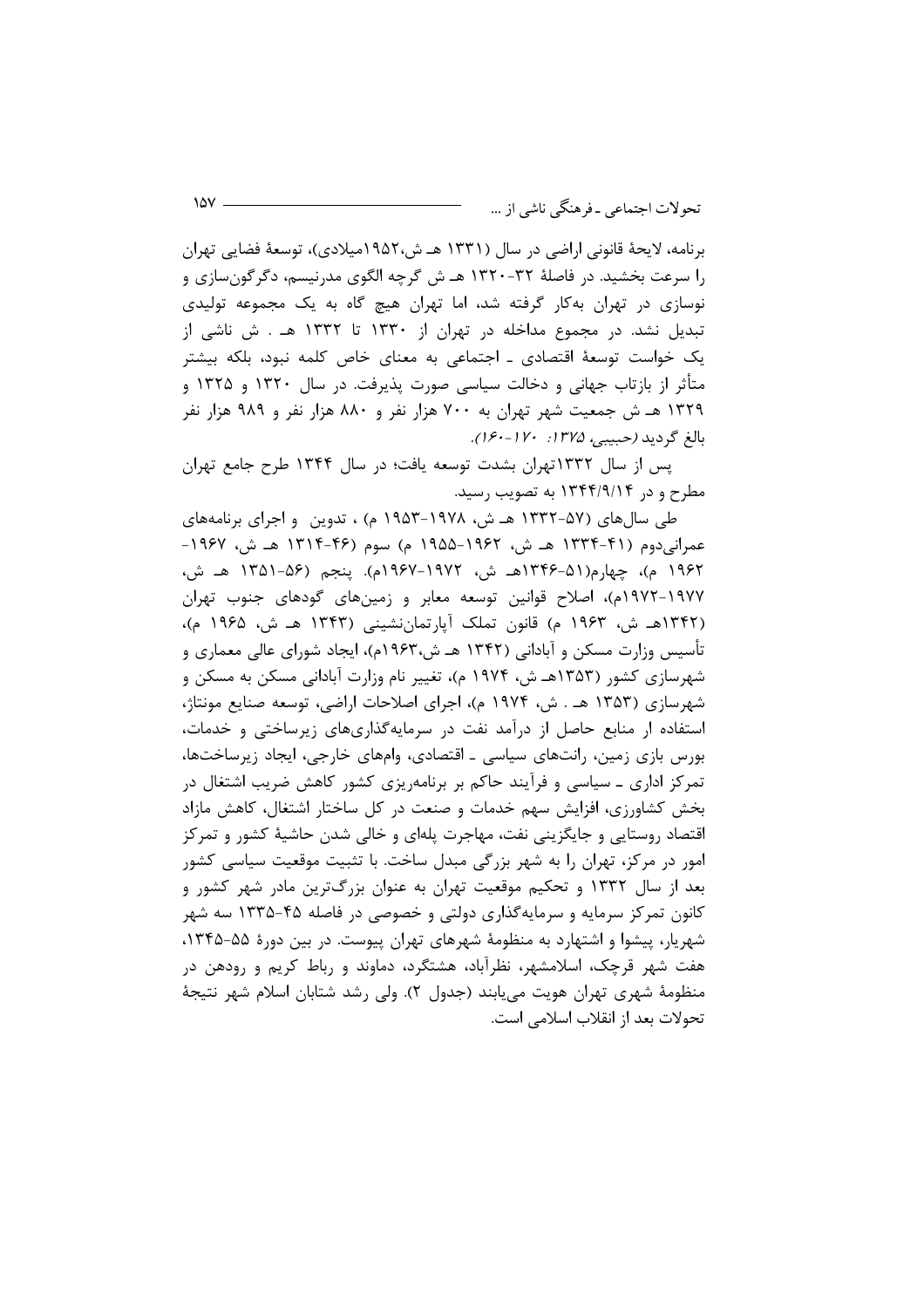از لحاظ الگوی نظری، تحولات فضایی این دوره، تحت تأثیر ادغام کامل ایران در اقتصاد جهانی، الگوهای مسلط رشد سرمایهداری، ساختارگرایی و نیازهای اساسی و بهرهگیری از مدل مرکز ـ پیرامون در تدوین و اجرای پنج برنامه عمرانی، مدرنیسم و دگرگونسازی و نوسازی، نفت و توسعه برونزا قرار داشته است. در این زمان شهر کسازیهای اطراف تهران، جهات گسترش فضایی آن را وسیعتر از طرح جامع به ييش بر د.

دورهٔ پنجم را می توان از زمان استقرار نظام جمهوری اسلامی (۱۳۵۷ هـ ش، ١٩٧٩ م) برشمرد. در اين دوره، نه تنها از توسعهٔ فضايي تهران كاسته نشد، بلكه به دلیل ناموفق بودن سیاستهای مبتنی بر عدم هماهنگی و کنترل میان ارگانها و نهادهای دولتی، ارائه بی رویهٔ زمین به مردم بخصوص در دههٔ اول انقلاب، مراجع تصمیم گیری، مهاجرتهای ناشی از جنگ هشت ساله، گسترش دانشگاهها، تهران بهصورت بی رویه گسترش یافت و مساحت آن درفاصلهٔ ۲۱ سال به حدود بیش از ۱۰۰۰ کیلومتر مربع رسید و منطقهٔ شهری گستردهای را شامل شهرستانهای تهران، کرج، ورامین، ری، شمیرانات، ساوجبلاغ و شهریار (و با ۱۳ هزار کیلومترمربع وکمتر از یکدرصد مساحت کشور) بهوجود آورد *(زنجانی،۱۳۶۸: ۲۴-۲۳).* 

بر اساس شاخص تمرکز شهری، تمرکز شهری<sup>٬</sup> در تهران در سال ۱۲۷۹ هـ ش، حدود ۰/۵۳۳۳، در سال ۱۳۳۵ معادل ۲/۳۵۶۷، در سال ۱۳۶۵ برابر ۱/۷۶۵۹ و در سال ۱۳۷۵ حدود ۱/۶ بوده است. ارقام مذکور حاکی از متمرکز شدن تهران طی دورهٔ ۷۶ ساله ۱۳۵۵-۱۳۷۹ است (۴/۴ برابر). اما در دههٔ ۶۵-۱۳۵۵ و ۷۵-۱۳۶۵، یعنی بعد از انقلاب از شاخص تمرکز شهری تهران کاسته شده است(۰/۶۸ برابر) بهرهگیری مدل تسلط و تقدم تکشهری<sup>۲</sup> نشان می۵هد که طی دورهٔ ۷۵–۱۳۶۵ از مقدار این شاخص در شهر تهران نه تنها کاسته شده بلکه در شهرهای مشهد و اصفهان وضعیت مشابه , خ داده است (جدول ۳) .

-<br>1- شاخص تمرکز شهری بر اساس فرمول ہے جو ہولی ہے۔ P1 جمعیت شهر اول وP4, P3, P2<br>1- شاخص تمرکز شهری بر اساس فرمول ہے کو ہے کہ کہ کہ ت به ترتیب جمعیت شهرهای دوم، سوم و چهارم کشور است. - مدل تقدم و تسلط تکشهری بر اساس مدل  $\frac{p1}{p} = \frac{p1}{p}$  که در آن Pnجمعیت شهر P1م،P1 جمعیت  $\frac{p1}{p}$ شهر اول و P n شهر n ام بدست مے آید.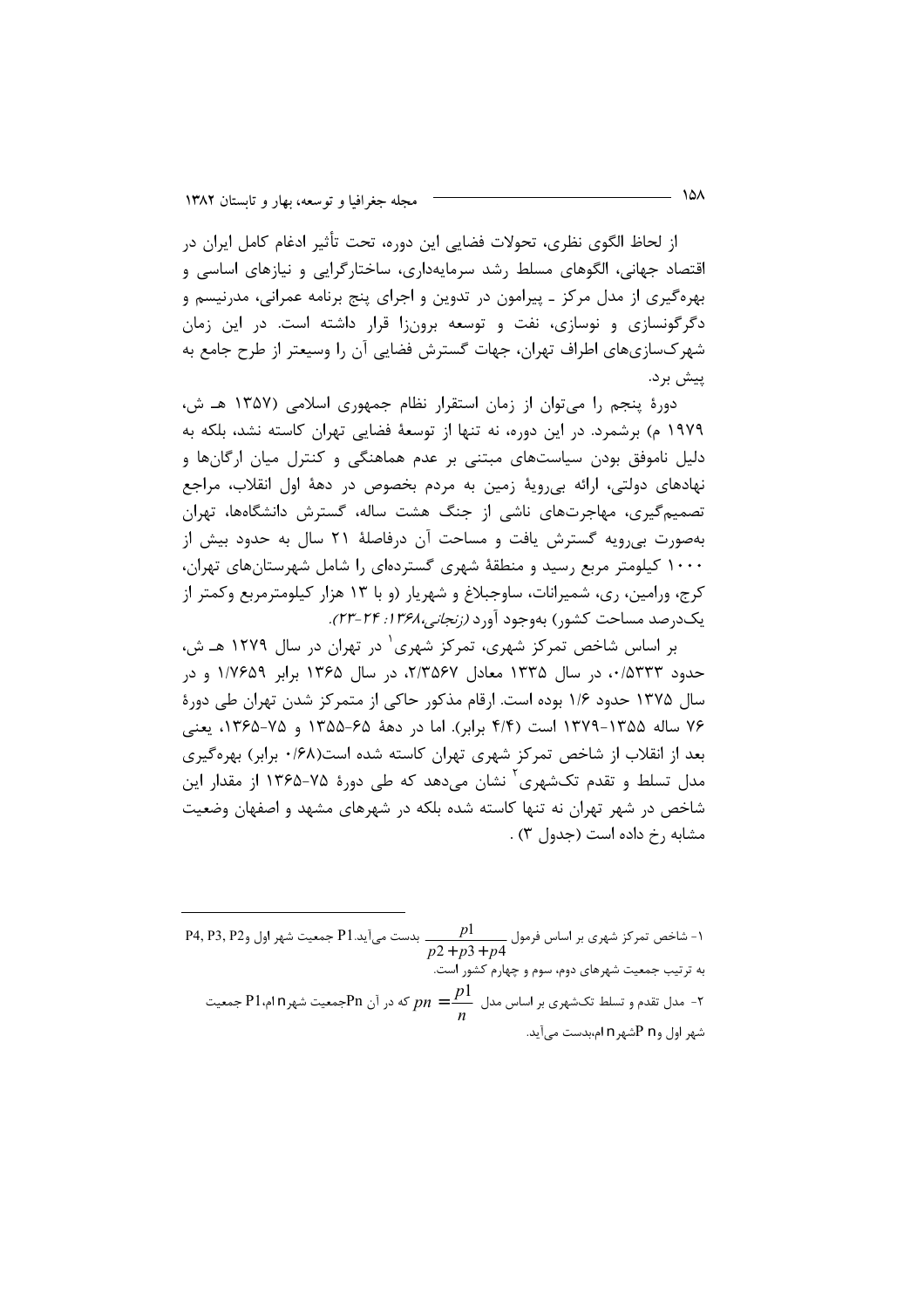مقايسهٔ جمعيت پنج متروپل تهران، مشهد، اصفهان، تبريز، شيراز با جمعيت شهری کشور حاکی از کاهش متوسط رشد سالانهٔ جمعیت آنها در بعد از انقلاب نسبت به جمعیت شهری کشور است.

دادههای جدول ۱ مبین آنست که متوسط رشد جمعیت تهران در دو دههٔ گذشته به ۲/۹ درصد و ۱/۱۲ درصد کاهش یافته، اما در همین دو دهه متوسط رشد سالانهٔ جمعیت شهری کشور ۵/۴ درصد و ۳/۱۷ درصد بوده است (۱/۸۶ برابر و ۲/۸۳ برابر تهران). در تحلیل تحولات کاهش رشد جمعیت شهر تهران و ضریب تمرکز شهری در بعد از انقلاب، به مسایل و مشکلات صدور دفترچه بسیج اقتصادی در دورهٔ جنگ (۶۸-۱۳۵۹)، گرانی و افزایش کالاها بخصوص مسکن، توان ضعیف مهاجران و تراکم بیش از حد تهران برمیگردد. در این زمینه مهاجران در سکونتگاههای شهری و روستایی منطقهٔ شهری تهران استقرار یافتند و از این مراکز به عنوان خوابگاه استفاده نمودند و عمدتاً در تهران مشغول کار میشوند (۲۱ درصد مهاجران کشور در منطقهٔ شهری تهران اسکان یافتهاند).

دادههای جدول ۲ نشان می دهد که تعداد شهرهای منطقهٔ شهری تهران از سه شهر در سال ۱۳۳۵ به ۶ شهر در سال ۱۳۴۵ و ۱۳شهر در سال ۱۳۵۵ و ۱۵ شهر در سال ۱۳۶۵ و ۳۵ شهر در سال ۱۳۷۵ افزایش یافته و مساحت محدوده به ۱۳ هزار كيلومتر مربع رسيده است. تعداد جمعيت آن طي دورة چهل سالة ٧٥-١٣٣٥، از ١/٩ میلیون نفر به حدود ۱۱/۲ میلیون نفر بالغ گردیده و متوسط رشد سالانهٔ برابر ۴/۵ درصد را سپری نموده و ۵/۹ برابر شده است. در حقیقت رشد جمعیت تهران مرتبأ کاهش یافته و در مقابل رشد جمعیت شهرهای منطقهٔ شهری آن از جمله کرج در دورههای ۴۵-۴۵، ۵۵-۴۵، ۶۵-۵۵ و ۷۵-۶۵ بترتیب به۱۱/۸درصد، ۱۶/۱درصد و۱۱/۶ درصد ۴/۸ درصد و ورامین ۷/۹ درصد، ۸/۷ درصد، ۸/۵ درصد و ۶/۲ درصد، شهریار به ۱۳/۴ درصد، ۶/۷ درصد و ۵/۹۶ درصد و… افزایش داشته است (جدول ۲) .

با گسترش فضایی تهران و بلعیده شدن روستاهای اطراف، تغییرات گستردهای در کاربری فضایی بهوجود آمده است و تورم نقاط جمعیتی شهری و روستایی اطراف را موجب گردیده است؛ بهنحویکه طی دورهٔ ۶۵-۱۳۵۵ متوسط رشد سالانهٔ جمعیت روستایی منطقه شهری تهران به ۹/۵ درصد و در دورهٔ ۷۷-۱۳۶۵ به ۴/۱۸ درصد و تراکم ناخالص منطقه شهری تهران به ۸۰ نفر در کیلومتر مربع رسیده است. با خوشبینانهترین سناریو (رشد حدود ۳/۵ درصدی) جمعیت منطقهٔ شهری تهران در سال ۱۴۰۰ هــش به۲۶ میلیون نفر خواهد رسید. هماکنون شهر تهران با محدودیتهای جدی توسعه روبروست زیرا در چند سال گذشته بیش از ۳۰۰ هکتار از اراضی داخل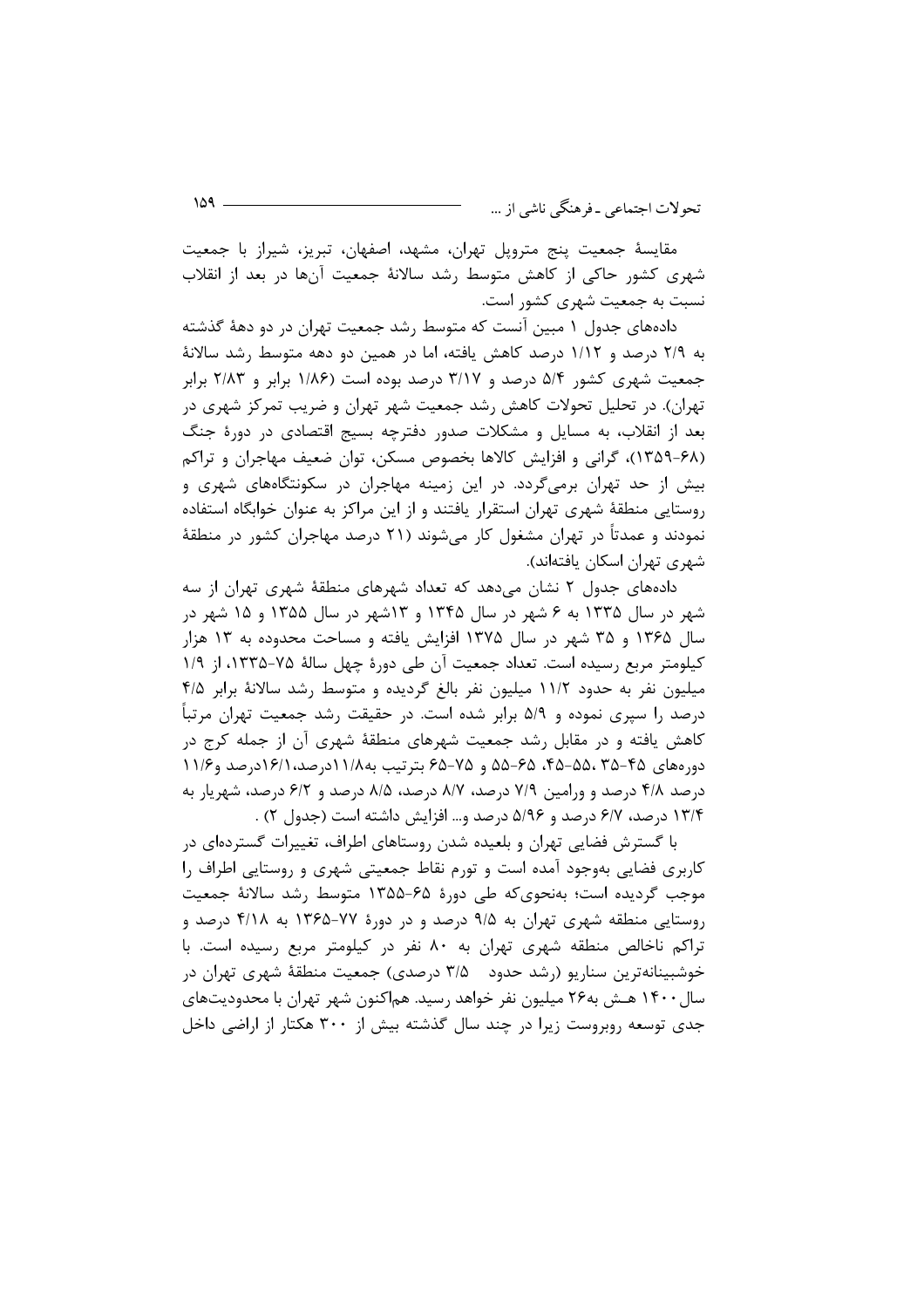محدودهٔ پنجساله و ۲۰۰ هکتار از اراضی کشاورزی محدودهٔ ۲۵ ساله زیر ساخت و ساز رفته است و باغهای پیرامون نیز مورد هجوم واقع شده است *(زیاری، ۱۳۷۹: ۱۵۱).* 

| 1570                          | 17Y.                              | ۱۳۶۵                                        | ۱۳۵۵                               | ۱۳۴۵                                       | سال<br>موضوع                                               |
|-------------------------------|-----------------------------------|---------------------------------------------|------------------------------------|--------------------------------------------|------------------------------------------------------------|
| 5.00                          | ۵۵۸۳۷                             | ۴۹۴۴۵                                       | rrv.9                              | <b>۲۵۷۸۹</b>                               | ۔<br>جمعیت کل کشور(هزار نفر)                               |
| $\overline{\gamma}$           | ۵۱۴                               | ۴۹۶                                         | $\mathbf{r} \mathbf{v} \mathbf{r}$ | ۲۷۱                                        | تعداد شهر                                                  |
| $\overline{\Uparrow}$         | ۳۱۷۳۷                             | ۲۶۸۴۵                                       | ۱۵۸۵۵                              | ۹۷۹۴                                       | جمعیت شهری کشور(هزارنفر)                                   |
| Y/Y                           | $\mathbf{y}/\mathbf{y}$           | $\Delta$ /۴                                 | ۴۱۹                                |                                            | * رشد جمعیت شهری کشور                                      |
| 15108                         | ۱۱۴۱۴                             | 1.55                                        | <b>۶۸۸۳</b>                        | 4776                                       | جمعيت پنج شهر(هزارنفر)                                     |
| 1/YY                          | ٢                                 | $f/\lambda$                                 | ۵                                  | $\overline{\phantom{0}}$                   | رشد جمعيت پنج شهر                                          |
| $\mathbf{Y} \cdot \mathbf{X}$ | $Y/\mathfrak{F}$                  | $\mathsf{Y} \cdot \mathsf{A}$               | $\mathbf{Y} \cdot \mathbf{F}$      | ۱۶۴                                        | درصد جمعيت پنج شهر كل                                      |
| ۶۷۵۹                          | ۶۴۷۵                              | 5.97                                        | ۴۵۳۰                               | ۲۷۱۹                                       | جمعیت تهران(هزارنفر)                                       |
| 1/17                          | $1/\Delta$                        | $\mathsf{Y}/\mathsf{q}$                     | ۵۱۲                                |                                            | رشد جمعيت تهران                                            |
| 11/5                          | 11/۶                              | 15/7                                        | 177                                | $\cdot/\Delta$                             | درصدجمعيت تهرانبه كل كشور                                  |
| $\mathbf{r}\mathbf{r}$        | $T\Delta$ /9                      | $\mathbf{r}\mathbf{a}/\mathbf{r}\mathbf{r}$ | ۴۴۱۴                               | f(Y)                                       | درصد جمعیت پنج شهر به                                      |
| $1/\sqrt{r}$                  | $\mathbf{Y} \cdot \mathbf{X}$     | $\mathbf{Y} \mathbf{Y}/\mathbf{Y}$          | <b>T</b> N/8                       | <b>TYAA</b>                                | جمعیت شهری کشّور<br>درصد جمعیت تهران به<br>جمعیت شهری کشور |
| 1588                          | 1177                              | ۹۸۶                                         | ۶۶۱                                | ۴۲۴                                        | جمعیت شهر اصفهان(هزارنفر)                                  |
| $Y/\Delta Y$                  | Y/Y                               | $\mathbf{\mathsf{F}}$                       | ۴۱۵                                |                                            | رشد جمعیت شهر اصفهان                                       |
| $\mathbf{r}/\mathbf{r}$       | $\mathsf{r}\prime\mathsf{\Delta}$ | $\mathbf{Y}/\mathbf{Y}$                     | $f/\tau$                           | $f/\tau$                                   | درصد جمعیت شهر اصفهان به<br>جمعیت شهری کشور                |
| <b><i>MAY</i></b>             | ١٧۵٩                              | ۱۴۶۳                                        | ۶۶۷                                | $\overline{\mathfrak{r}\cdot\mathfrak{q}}$ | جمعيت شهر مشهد                                             |
| $Y/\Delta V$                  | $Y/Y\Delta$                       | $\lambda/\Upsilon$                          | ۵                                  |                                            | رشد جمعیت مشهد                                             |
| $\Delta/\Lambda$              | $\Delta/\Delta$                   | $\Delta/\mathfrak{F}$                       | $f/\tau$                           | $f/\tau$                                   | درصد جمعیت شهر مشهد به<br>کل جمعیت شهری کشور               |
| 1191                          | $\sqrt{\cdot}$                    | 9/11                                        | ۵۹۷                                | $\mathbf{r} \cdot \mathbf{r}$              | جمعيت شهر تبريز                                            |
| ٢                             | $\mathsf{Y}/\mathsf{Y}$           | ۵                                           | ۴                                  |                                            | رشد جمعيت شهر تبريز                                        |
| $\tau/\tau \Delta$            | $\mathbf{r}/\mathbf{r}$           | $\mathbf{y}/\mathbf{y}$                     | $\mathsf{r}/\mathsf{A}$            | $f/\lambda$                                | .<br>درصد جمعیت شهر تبریز به<br>كلجمعيت شهرى كشور          |
| 1.24                          | ۹۶۵                               | ۸۴۸                                         | ۴٢۵                                | ۲۶۹                                        | جمعيت شهر شيراز                                            |
| Y/Y                           | ۲۱۶                               | $Y/\lambda$                                 | Y/Y                                | $\overline{a}$                             | رشد جمعیت شهر شیراز                                        |
| $Y/\lambda V$                 | ٣                                 | $\mathbf{y}/\mathbf{y}$                     | Y/Y                                | Y/Y                                        | .<br>درصد جمعیت شهر شیراز به<br>کلِ جمعیت شهری کشور        |

جدول ۱: الگوی پراکنش و رشد جمعیت متروپلهای عمده ایران طی سال های ۱۳۴۵-۱۳۷۵

\* رشدجمعیت در ستون آخر مربوط به دورهٔ ۷۵-۱۳۶۵ است

مأخذ: مركز آمار ايران، سرشماري نفوس و مسكن، محاسبه شده توسط نويسنده.

 $\overline{\phantom{a}}$   $\overline{\phantom{a}}$   $\overline{\phantom{a}}$   $\overline{\phantom{a}}$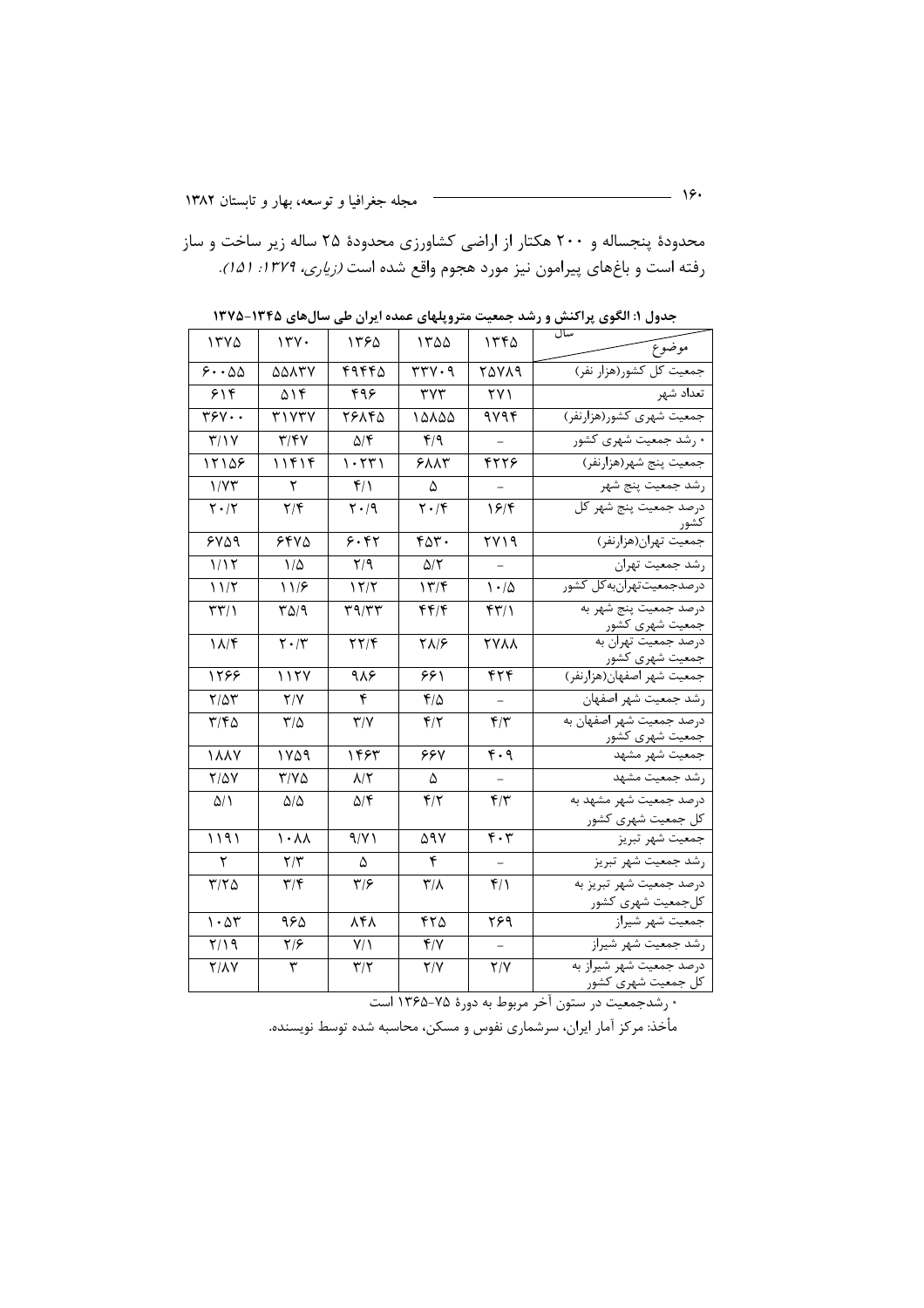|               | $140 - 50$   $1770 - 00$   $1770 - 50$ | جس               | نام شهر   | جمعيت        | ∴نام شهر  | جمعیت           | نام شهر  | جمعیت                                    | نام شهر       | جمعيت                   | نام شهر |
|---------------|----------------------------------------|------------------|-----------|--------------|-----------|-----------------|----------|------------------------------------------|---------------|-------------------------|---------|
| $\Delta$      | $\geq$                                 | <b>SYANTA</b>    | تھران     | 5.58         | تهران     | <b>FAT- TYT</b> | تعران    | $f'$ $\gamma$ $\gamma$ $\gamma$ $\cdots$ | تھران         | 108.917                 | تهوان   |
| 181           | 11/4                                   | <b>AF.9FA</b>    | $\zeta'$  | 3119908      | ς,        | I9VYY.          | ξ        | FFYFY                                    | $\mathcal{L}$ | ۱۴۵۲۶                   | Σ,      |
| $\geq$        | $V^{\mathsf{q}}$                       | $\gamma$         | ورامين    | ልለኛ ነ ነ      | ورامين    | YAVIY           | ورامين   | 111AT                                    | ورامين        | $\Delta Y \cdot \Delta$ | ورامين  |
| $\frac{1}{2}$ | T.                                     | $x \cdot 3x$     | شهريار    | <b>TYFTY</b> | شهريار    | 1199Y           | شهريار   | አንዳሪ                                     | شهريار        |                         |         |
| ٤             | I.                                     | <b>TPUF</b>      | بيشوا     | IVYAY        | پيشوا     | qqrr            | يشوا     | ۶٣٣٢                                     | بيشوا         |                         |         |
| $-1$          | $\mathbf{I}$                           | 1.7 <sup>4</sup> | اشتهارد   | 4.9a         | اشتهارد   | ۵۰۷۴            | اشتهارد  | ۵۱۴۹                                     | اشتهارد       |                         |         |
| $\mathbf{I}$  | $\mathfrak l$                          | 14759.           | وأركى     | <b>MARY</b>  | وهي       | 14970           | وأركى    |                                          |               |                         |         |
| I             | $\mathbf{I}$                           | <b>YSQQF-</b>    | اسلامشهر  | ٢١۵١٢٩       | اسلامشهر  | 0.791           | اسلامشهر |                                          |               |                         |         |
| ı             | ı                                      | 59177            | نظرآباد   | <b>TISS.</b> | نظ آباد " | SM              | نظرآباد  |                                          |               |                         |         |
| ı             | ī                                      | <b>TTAPA</b>     | هشتگرد    | Y            | هغتگرد    | ۵۶۸۲            | هشتگرد   |                                          |               |                         |         |
| 1             | $\mathbf{I}$                           | YYYYY            | دماوند    | 104.9        | دماوند    | 99.5            | دماوند   |                                          |               |                         |         |
| ĵ             | $\mathbb{I}$                           | <b>TSFAN</b>     | رباطكريم  | 119.7        | رباطكريم  | fy۶۳            | رباطكريم |                                          |               |                         |         |
| I             | I                                      | 19165            | رودهن     | ۶۶۵.         | رودهن     | ٣٠N٣            | رودهن    |                                          |               |                         |         |
| ł             | $\mathbf{I}$                           | $\sqrt{16.1}$    | لواسان    | ٣٠٠٢         | لواسان    |                 |          |                                          |               |                         |         |
| ı             | ŧ                                      | FYSY             | اوشان فشم | ۵٣W          | أوشان فشم |                 |          |                                          |               |                         |         |
|               |                                        |                  | و میگون   | $\epsilon$   | ومكون     |                 |          |                                          |               |                         |         |

 $\overline{\phantom{0}}$ 

جدول ۲. جمعیت و متوسط رشد سالانه برخی از شهرهای اطراف تهران طی سالهای ۷۵-۱۳۳۵

 $191 -$ 

تحولات اجتماعی ـ فرهنگی ناشی از ...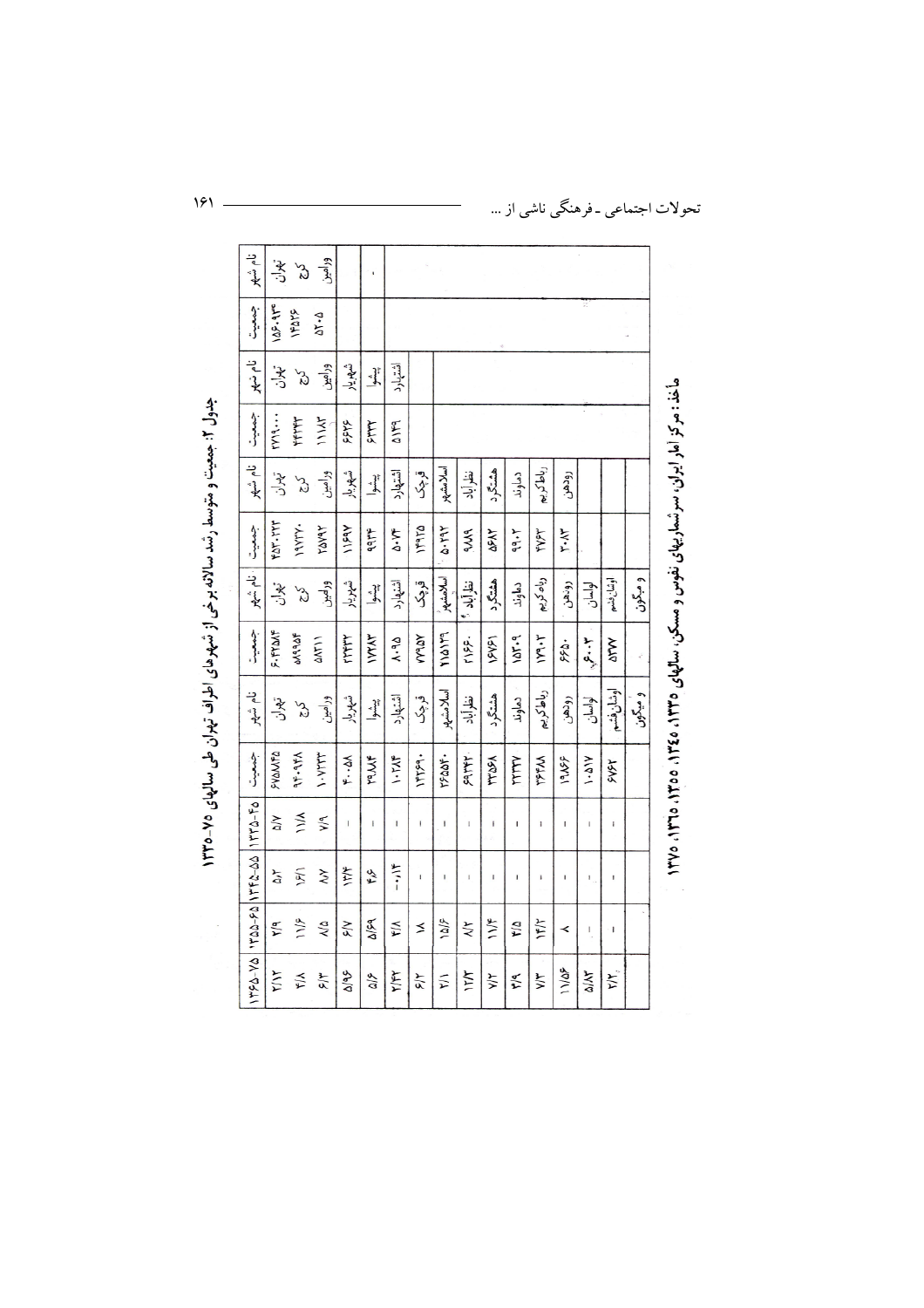| ١٣٧٥                    | ۱۳۶۵                    | استان               | ١٣٧٥                            | ۱۳۶۵                    | استان            |
|-------------------------|-------------------------|---------------------|---------------------------------|-------------------------|------------------|
| $f/\tau$                | $\mathbf{r}/\mathbf{r}$ | گيلان               | $\frac{1}{2}$                   | 11/T                    | خراسان           |
| $Y/\lambda$             | $\mathsf{Y}/\mathsf{A}$ | كرمان               | Y/Y                             | ۱۱                      | تهران            |
| $\mathbf{y}/\mathbf{y}$ | $Y/\mathcal{F}$         | أذربايجان غربي      | $\mathcal{N} \cdot \mathcal{N}$ | 9/7                     | فارس             |
| $\mathsf{Y}/\mathsf{A}$ | $Y/\mathcal{F}$         | همدان               | $\lambda/\Delta$                | Y/Y                     | باختران          |
| $\mathbf{Y}/\mathbf{F}$ | $Y/\lambda$             | چهارمحالو بختياري   | 9/1                             | $V/\Delta$              | هرمز گان         |
|                         | $1/\Delta$              | كهكيلويهو بوير احمد | $5/\tilde{r}$                   | $Y/\lambda$             | اصفهان           |
| $1/\Delta$              | $1/\lambda$             | بوشهر               | $\Delta/\Delta$                 | $Y/\lambda$             | سيستان وبلوچستان |
| $1/\tau$                | ۱۱                      | لرستان              | $Y/\mathfrak{F}$                | 5/1                     | يز د             |
|                         |                         | مازندران            | $Y/\mathfrak{F}$                | $f/\tau$                | مركزى            |
| $\Delta/\Upsilon$       | $\cdot$ /9              | زنجان               | $\mathsf{r}/\mathsf{v}$         | $f/\lambda$             | خوزستان          |
| $\cdot$ /9              | $\cdot/\lambda$         | سمنان               | ٩                               | $\mathbf{r}/\mathbf{r}$ | أذربايجان شرقي   |

جدول ۳ : شاخص و تقدم تسلط تکشهری در ایران در سالهای ۱۳۶۵ و ۱۳۷۵

مأخذ:مركز آمار ايران، محاسبه شده توسط نويسنده

در تحليل توسعهٔ فضايي تهران در دورهٔ پنجم وابستگي به اقتصاد جهاني، اتكا به مازاد ملي نفت، توسعهٔ برون;ا، توجه به تئوري برنامهريزي مركز ـ پيرامون در بحث نظری و عملی برنامهها، سرمایه و شبکههای اطلاعاتی تحت الگوی نظری مدرنیسم، بیشتر فرصتهای شغلی را در تهران متمرکز کرده است. نتایج بررسی نگارنده مبین آن است که مهاجرت پلهای و مازاد تولید، از روستاهای کشور به شهرهای کوچک، شهرهای متوسط، مادر شهرهای منطقهای و سپس به ابر شهر تهران انجام و در مقابل نوآوری و کالاهای ساخته و خدمات فنی برتر از مسیر بالعکس به پایینترین سطوح مکانی کشور سرازیر می گردد. مشکل شهر مسلط تهران، ریشه در مسایل کل جامعه و نظام برنامهریزی و تصمیمگیریهای حاکم بر کشور و ساختار اقتصادی ـ اجتماعی متأثر از آن و سیستم جهانی و تحولات ناشی از انقلاب صنعتی دارد.

نتيجه

اولین دورهٔ توسعهٔ فضایی تهران با انتقال نقش سیاسی، اقتصادی شهر ری به دیه تهران درحدود۵۷۰ سال پیش (۱۴۳۰م) شروع میشود. در این دوره، ساختار سیاسی ــ اداری از طریق احداث برج و بارو، حصار، مسجد، بازار و دارالحکومه در توسعهٔ فضایی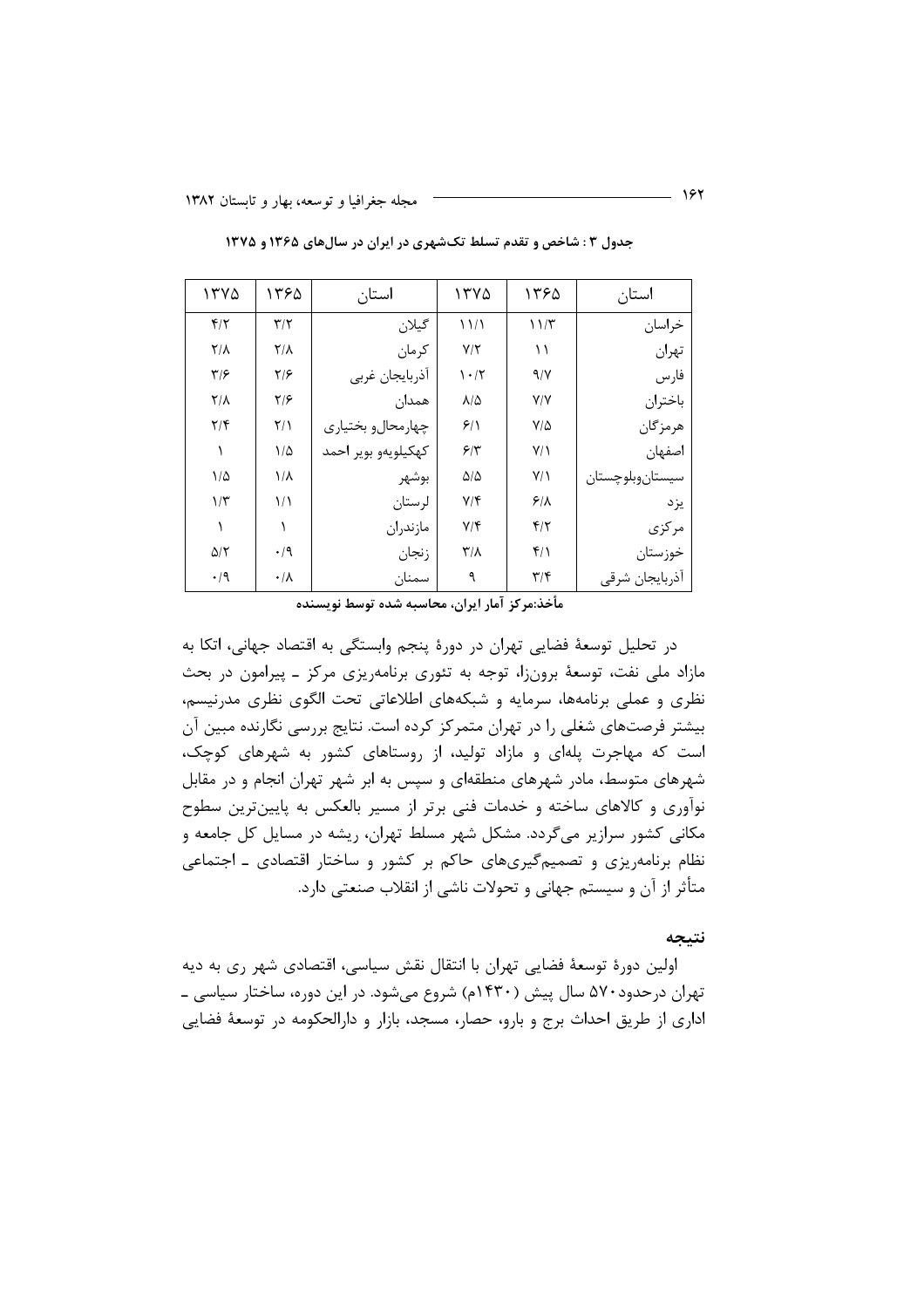باغ شهر تهران مؤثر واقع می،شود. دومین دورهٔ توسعهٔ فضایی تهران از زمان آقامحمدخان شروع و تا پایان سلسلهٔ قاجار به مدت ۱۳۵ سال (۱۱۶۵ هـ ش،۱۷۸۶م تا ۱۳۰۰ هـ ش، ۱۹۲۱م) ادامه می یابد. تحولات وسیع اقتصادی و فرهنگی در سایهٔ نظم جدید جهانی و اصلاحات عمیق فرهنگی در اروپا، هجوم سرمایهداری از طریق توسعهٔ برونزا، در ساختار سیاسی ــ اداری تأثیر میگذارده و در توسعه فضایی تهران اتفاق مے افتد.

در دورهٔ بیست سالهٔ رضاخان (۱۳۰۰ هـ ش ۱۹۲۱ تا ۱۳۲۰ هـ ش، ۱۹۴۱ م) توسعهٔ فضایی تهران تحت تأثیر اندیشهٔ شبه مدرنیسم یا نوگرایی که ریشه در فلسفه، فرهنگ، رفتار و سیاست اروپا دارد و از گفتمان عدم توجه به مکان و زمان فرهنگ و قطع ارتباط با گذشته پیروی می کند، شروع مے شود.

در این دوره، سرمایهداری وابسته ، توسعهٔ برونزا، در توسعهٔ فضایی تهران از طریق سبک تهران و سبک بینالملل فضاهای کالبدی را میآفریند. در این دوره جمعیت تهران۲/۵ برابر میشود و از رشد متوسط سالانه حدود ۵/۷ درصدی برخوردار می5ردد.

در دورهٔ ۳۷ ساله پهلوی دوم (۱۳۲۰ هـ ش ۱۹۴۱ م تا ۱۳۵۷ هـ ش، ۱۹۷۸ م) الگوی شبه مدرنیسم در توسعهٔ فضایی تهران تأثیر اساسی داشته است، و نقطهٔ عطف این توسعه در نگرش به الگوی ((مرکز ـ پیرامون)) در تدوین و اجرای پنج برنامهٔ عمرانی نهفته است.

تفاوت بنیادین ایندوره با دورههای قبل،بخصوص قاجار جایگاه نفت در بودجههای ملی و کاهش نقش مازاد ملی حاصل از کشاورزی، پدیدهٔ اصلاحات ارضی به عنوان حرکتی در جهت توسعهٔ برونزا و صنایع مونتاژ و صنعتی شدن و گذار از اقتصاد کارگاهی به اقتصاد کارخانهای، شیوهٔ زیست و مصرف است که تهران را با رشد سالانهٔ برابر ۵/۸ درصد روبهرو میکند.

در دورهٔ پنجم که مترادف با دورهٔ انقلاب و استقرار نظام جمهوری اسلامی است، الگوهای مدرنیسم، در توسعهٔ فضایی تهران تأثیرگذار است که با توجه به مسایلی از قبیل جنگ تحمیلی و هجوم مهاجران، ساختار ضعیف اقتصادی مناطق، سیاست ارائه زمین، تشدید تحولات اجتماعی و فرهنگی جهان، از تهران مجموعهٔ شهری (منطقهٔ شهری) گستردهای میسازد و روز به روز بر این محدوده افزوده میشود. در مجموع تهران از تحولات اجتماعی و فرهنگی ناشی از انقلاب صنعتی تحت عنوان مکتب مدرنيسم بيشترين تأثير ,ا يذيرفته است.